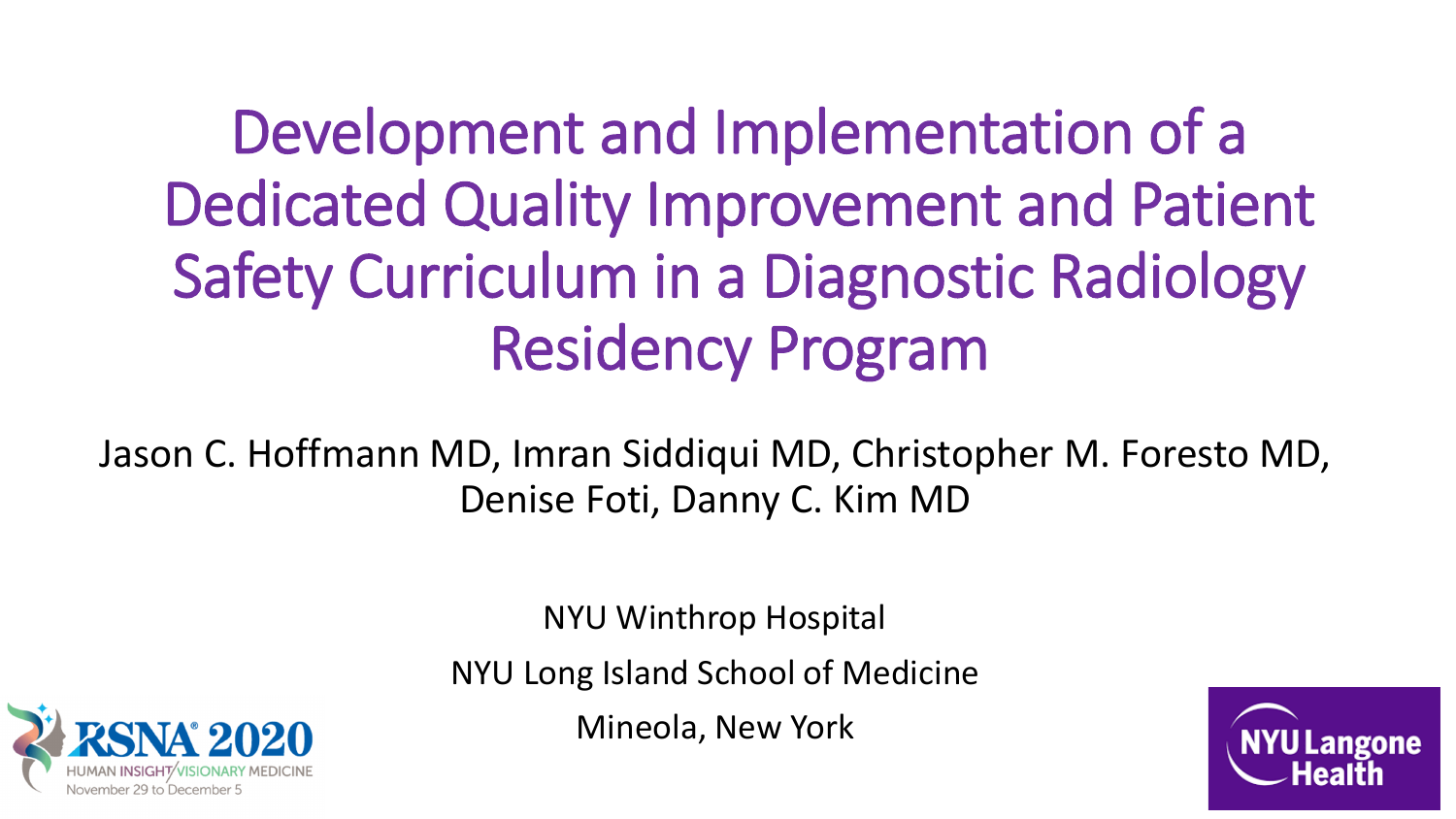

# Project Background/Introduction

- Patient safety, performance improvement, and numerous quality improvement initiatives exist throughout the hospital
- There had not been any formal, longitudinal educational curriculum that taught key concepts and information about these initiatives to the diagnostic radiology residents (in 2018)
- A two-year rotating curriculum was implemented in the department of radiology diagnostic radiology residency program in July of 2018
	- Consisted of case conferences, didactic lectures, and multi-disciplinary conferences
	- Did *not* contain specific conferences to educate residents about patient safety and performance improvement other than monthly QI conference during which missed findings by residents or faculty are discussed NYU Langone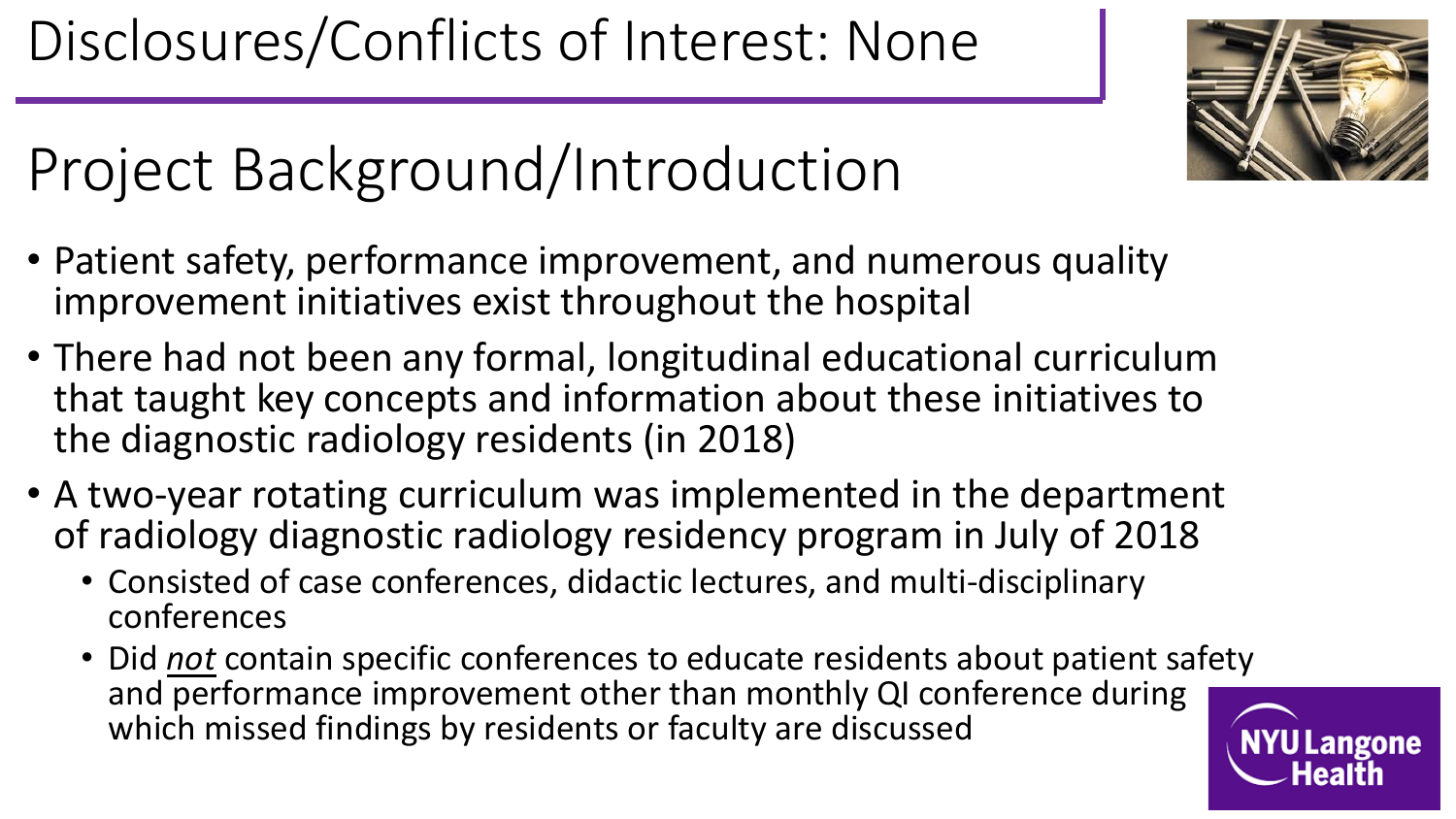## Project Aims



- Global:
	- To create and implement a useful patient safety and quality improvement curriculum within the larger educational curriculum of the diagnostic radiology residency program, with ultimate goal of reducing diagnostic error
- SMART:
	- Increase radiology resident involvement in QI projects by 25% from baseline by November 2019

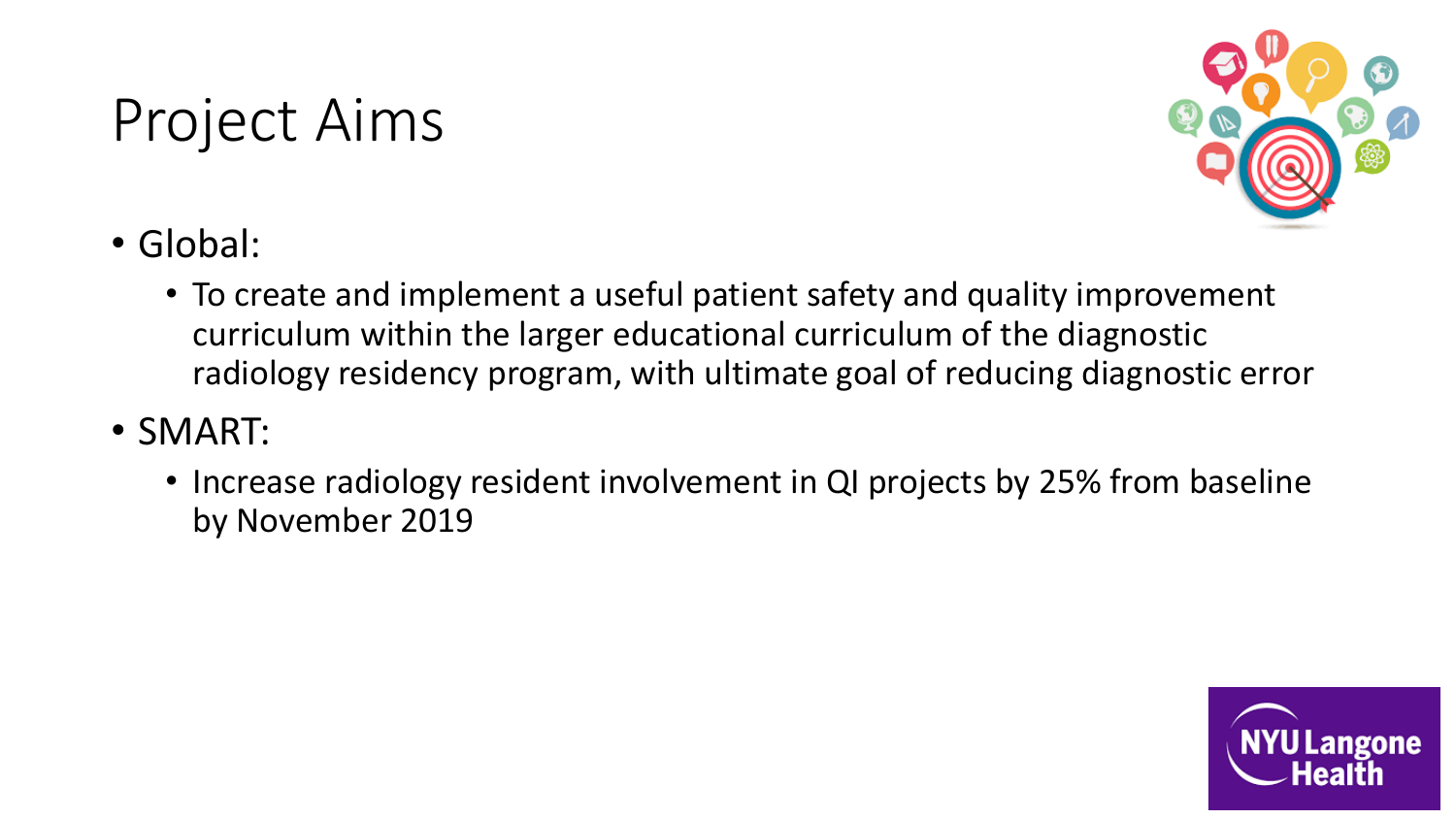#### Methods: Structure creation



- Created a team!
	- Sponsor: Chief of Radiology
	- Team Leader: Radiology Residency Program Director
	- Team members: Radiology Residency Program Coordinator, Chief Resident, radiology resident, and musculoskeletal radiologist
- Baseline anonymous survey sent to radiology residents via online platform in November 2018
- Used the newly created 2-year rotating curriculum as the basis upon which to create a more robust educational infrastructure

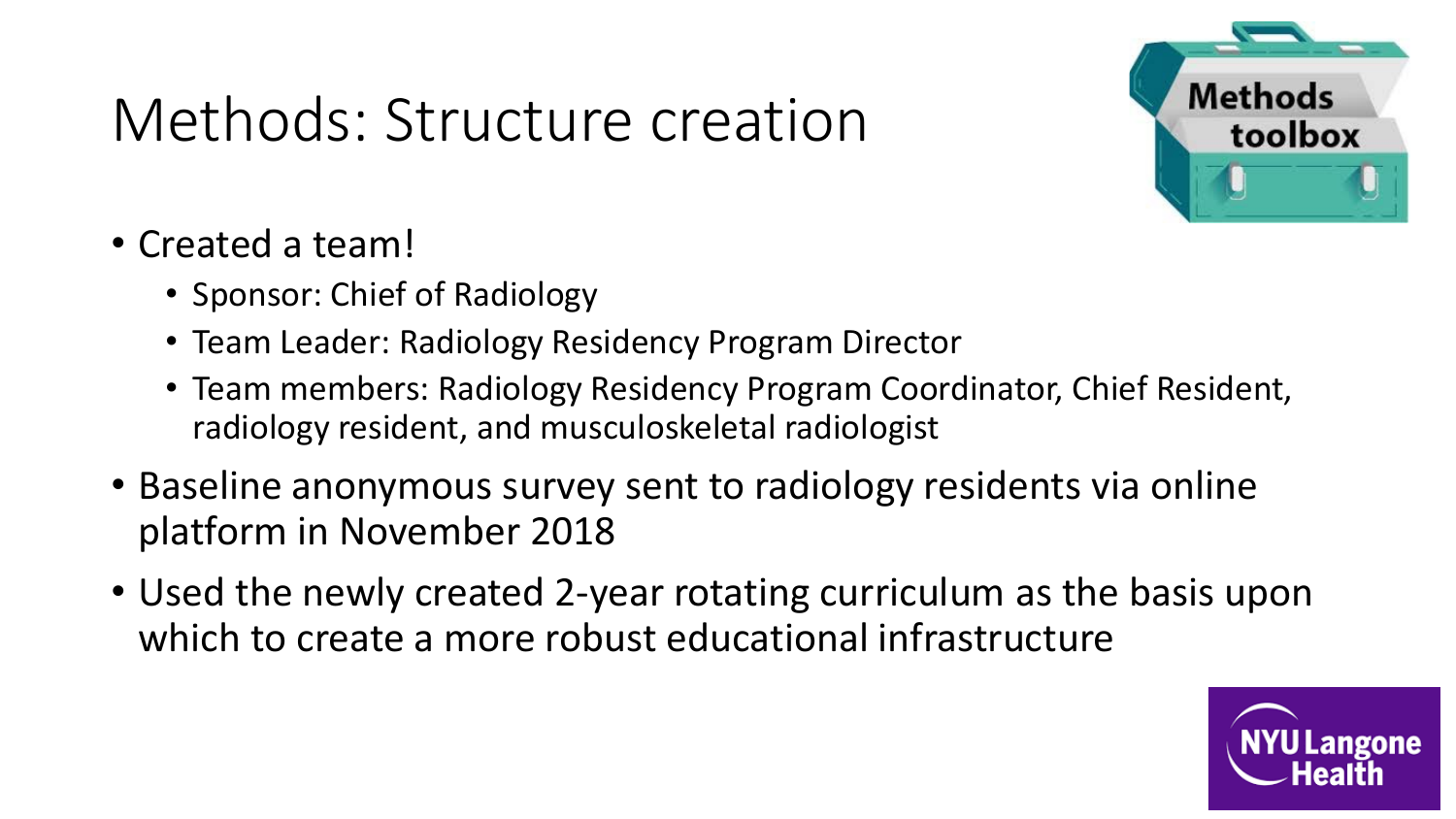#### Process Map:

Survey radiology residents about their current level of comfort with PI/safety concepts and whether or not they have ever participated in a QI/PI/patient safety research project (Nov 2018)

Develop and implement a patient safety/quality improvement curriculum to include in our regular residency curriculum (Nov and Dec 2018)



Reassess/survey radiology residents about their current level of comfort with PI/safety concepts and whether or not they have ever participated in a QI/PI/patient safety research project (April 2019)

Implement longitudinal curriculum in the annual "summer series" lectures that is given each year in the two-year rotating radiology residency educational lecture series (Start July 2019)

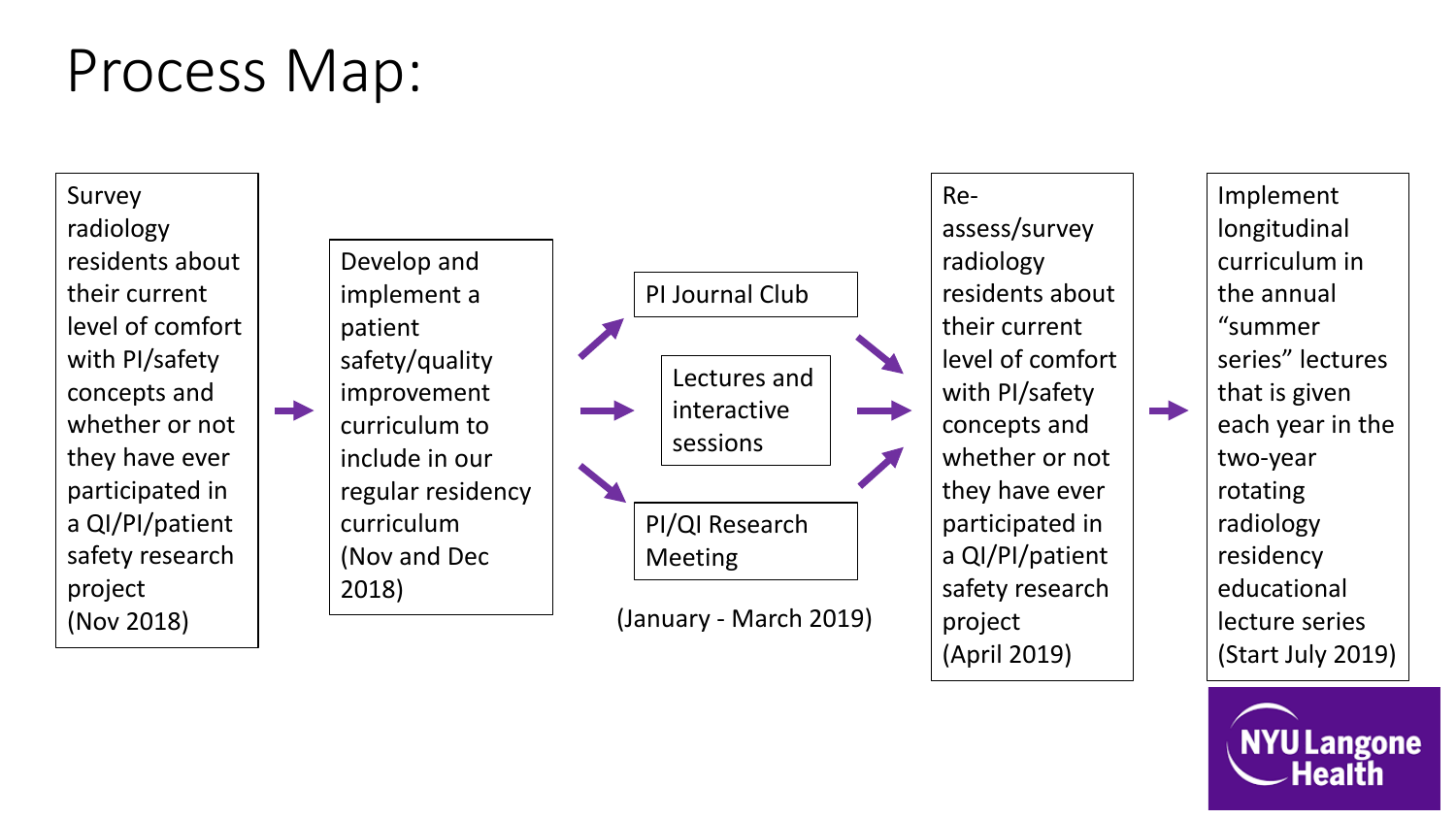## Key Driver Diagram

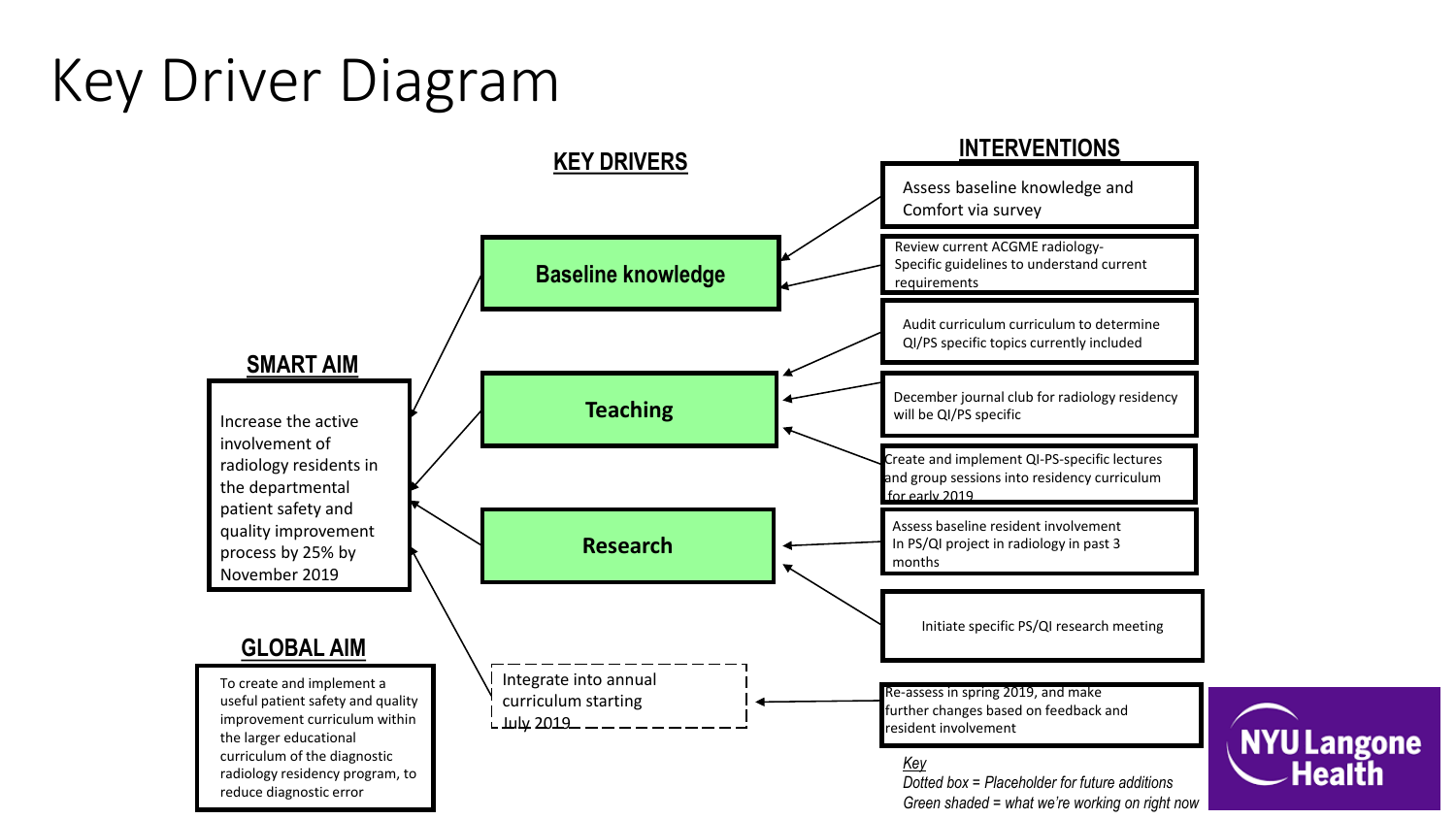# Summary of resident survey findings



- 18 out of 19 residents completed the survey (response rate 94.7%)
- 6 out of 18 respondents have been or currently are involved in a patient safety of quality improvement research project
- Varying levels of comfort with patient safety and quality improvement concepts
- 10/18 residents have read no patient safety or quality improvement- specific articles over the past 3 months
	- 8/18 have read 1 or 2
- >77% of radiology residents agreed that developing a focused, radiology-<br>specific patient safety and performance improvement curriculum would be valuable

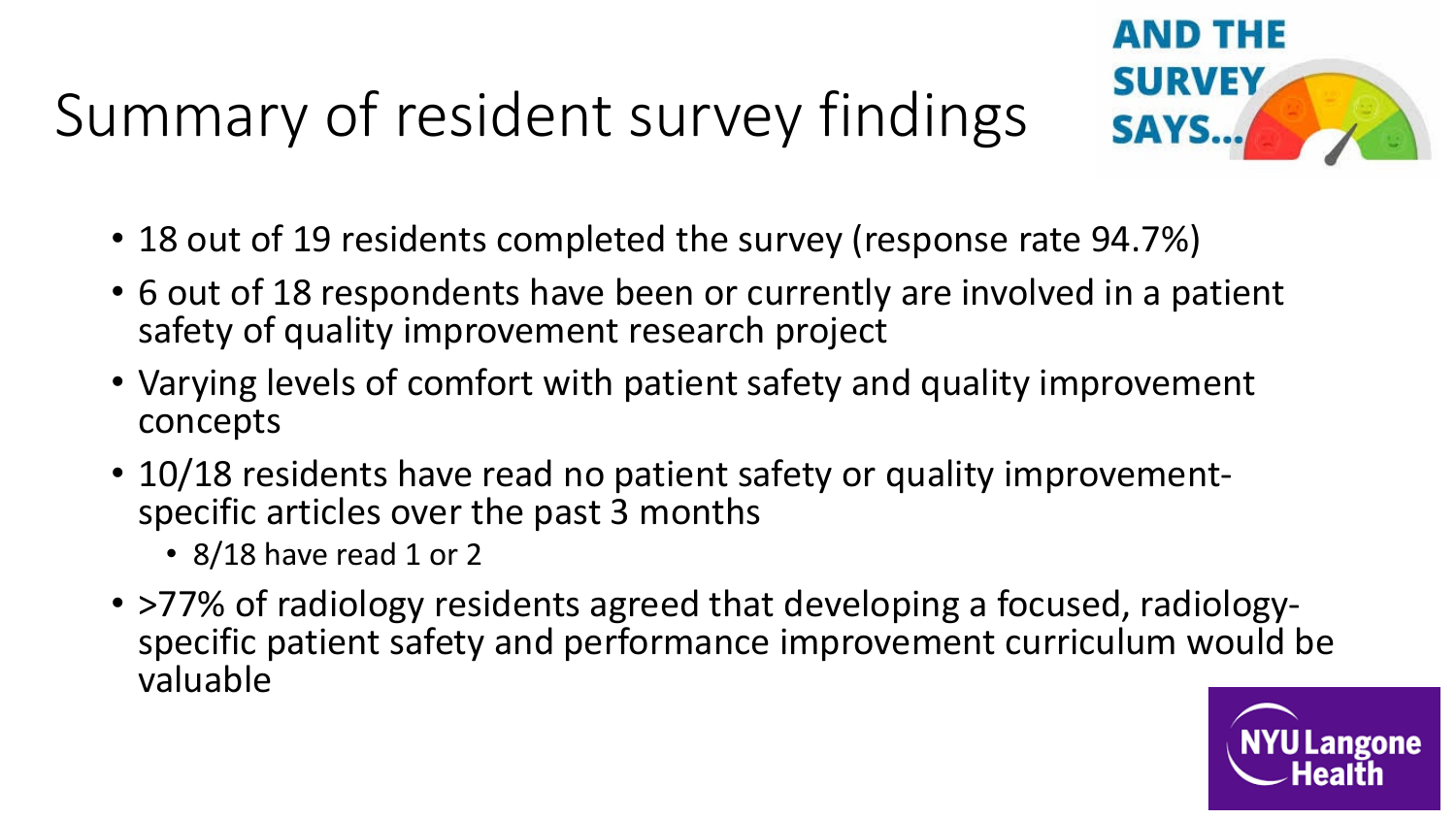# Process: Design and Implement Interventions

- Built a five-lecture patient safety and quality improvement curriculum (January through March 2019)
	- Quality improvement tools and measurements
	- Introduction to Root Cause Analysis
	- Leadership in quality management
	- Structured reporting
	- Non-interpretative skills review
- Patient safety/quality improvement journal club (December 2018)
	- 6 articles, 90 minutes
	- Errors, lessons from aviation industry
	- Two articles reviewing key concepts and principles in patient safety and quality improvement (radiology-specific)
	- Article about turning doctors into leaders
	- Two radiology-specific QI articles (one of ovarian cyst imaging and management, one on standardized reporting related to AAA surveillance imaging)
- While quarterly meetings focusing on resident research already existed, an additional research meeting to discuss and focus on QI-related projects was added

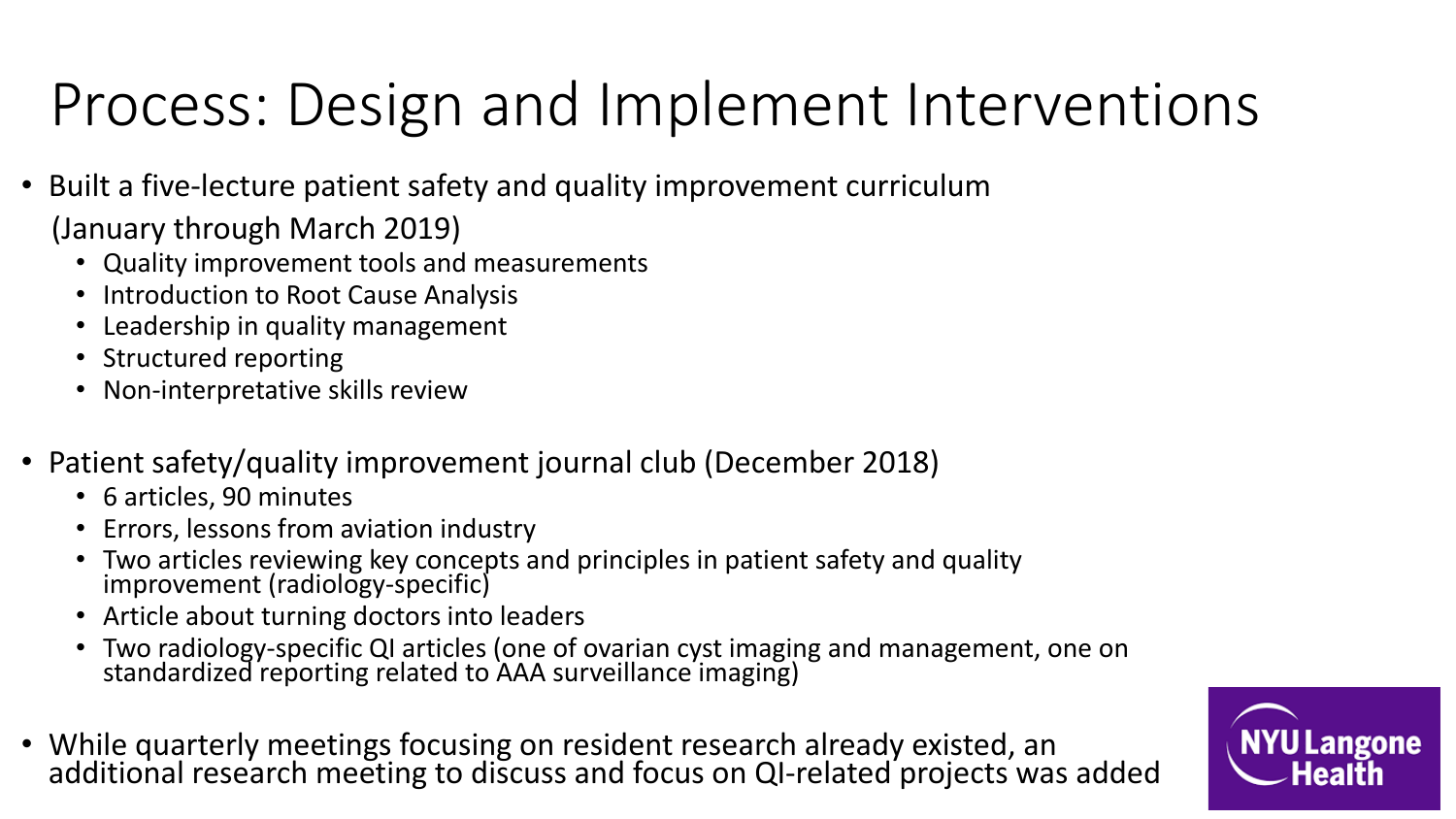## Outcomes: Where are we?

- All planned lectures were given
	- They will continue to be given in future academic years, with additional lectures added
- QI-specific Journal club was given
	- Is now done annually
- Resident active involvement in QI/patient safety projects has increased from 6 in October 2018 to 14 in November 2019
	- >100% increase (goal was 25% increase by November 2019)
- Radiology resident was named Chair of the House Staff QI Council
	- 2 radiology residents are now actively involved on this committee
- Palpable increase in resident interest in quality improvement and patient safety-related projects
	- Multiple abstracts submitted to and accepted at major national meetings
	- Multiple posters at the institution's annual QI/patient safety research symposium